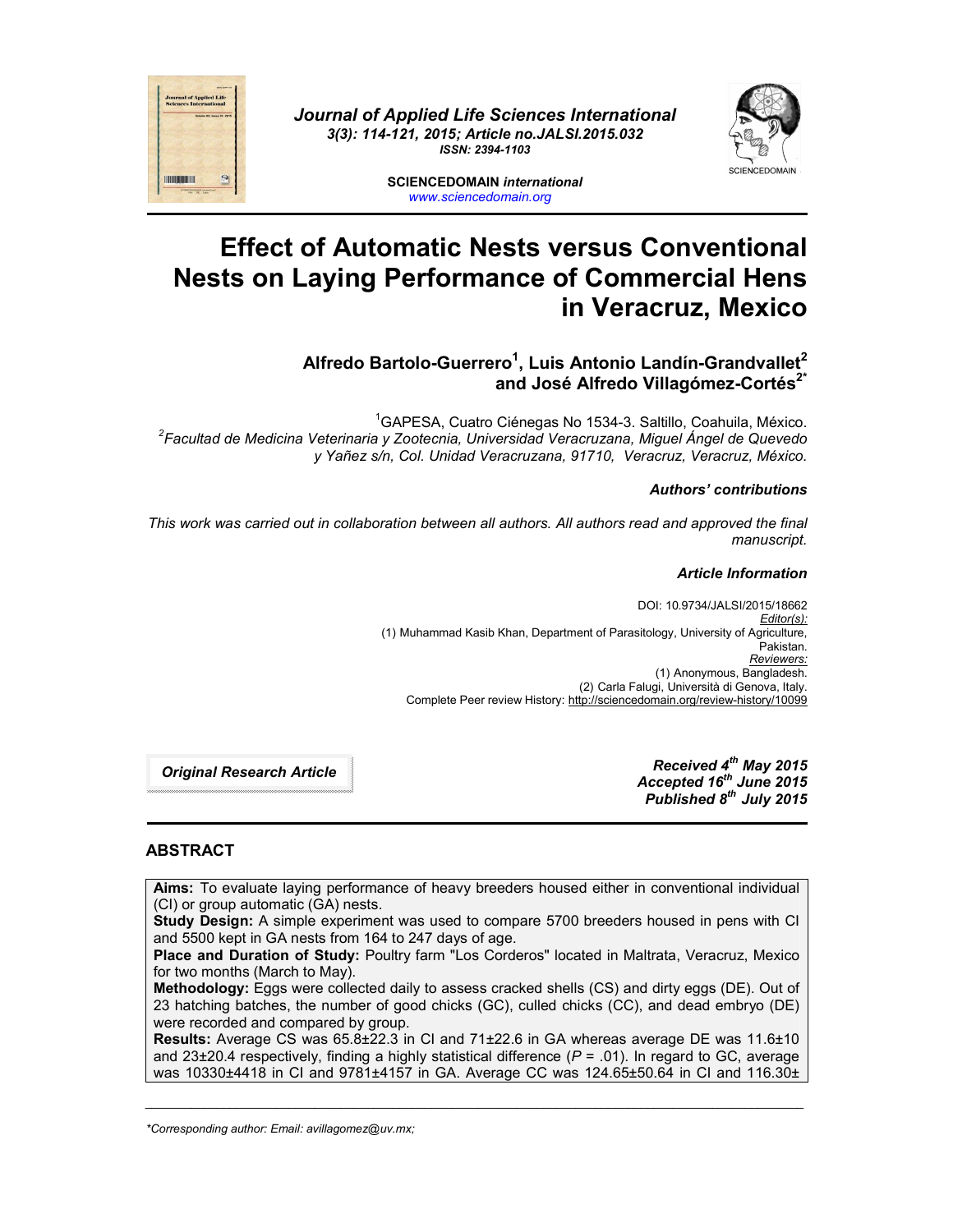47.64 in GA. Average DE was 664.26±219.35 in CI and 642.74±218.68 in GA. No significant difference was found for GC, CC or DE (*P* = .05). A higher amount of CS and DE were observed in GA. This may be explained by hens' preference for laying in CI. Hence, more CS and DE appear in GA, which in turn reduce egg hatching, and consequently, decrease the chances of obtaining GC. **Conclusion:** Laying performance of heavy breeders did not improve by using group automatic when compared to conventional individual nests.

*Keywords: Egg industry; broiler breeder; animal welfare; production systems; environment.*

## **1. INTRODUCTION**

The critical factors affecting the economic performance of poultry include genetics, nutrition, management and health. There is no easy answer for deciding which factor is the most important. Determining which element affects the most is a complicated task because there is a chain of events in which a simple factor such as the quality of bed can affect another one. It is obvious that for a successful poultry production there are many factors involved [1,2]. Poultry industry has been developing quantitatively and qualitatively, causing neither production nor consumption levels remain static [3].

Poultry industry in the United States has been under pressure from many directions to change its production practices. Changes in consumer demand and in legislation promote alternative group housing systems for laying hens. One current main concern is hen welfare in conventional cage systems [4]. By similar stresses, in 1999, the European Union banned conventional laying cages starting in 2012 [5]. However, in the predominant poultry production systems of the rest of the world, laying of eggs outside nest boxes is a common problem in poultry production systems [6], hence nests automation is essential for a more efficient farming, even though its operation should be continuously monitored in order to collect quality eggs [4]. Production depends not only on the selected nest, but also on the construction, installation and subsequent management of the whole, including hens.

In broiler breeder production systems nests are the most important piece of equipment. Nests have been modified over time to save labor and ensure a quick collection of quality eggs [7]. Nevertheless, farmers doubt that technology applied to nests, actually has the ability to produce quality eggs and increase the efficiency of hens. Investing in the acquisition of this material and its maintenance costs should also be taken into account, since it can significantly increase expenditures [8]. Poultry producers in Mexico want to know if the use of nests with automatic eggs collectors performs better than conventional nests, which for years have maintained a competitive quality in egg production. Hence, the objective of this study was to compare the benefits of conventional and automated nests based on the productive parameters of broiler breeders in Veracruz, Mexico.

## **2. MATERIALS AND METHODS**

## **2.1 Location**

The research was conducted on the premises of the farm "Los Corderos" owned by Avicultores Cordobeses Asociados S.A. de C.V. and located in the town of Maltrata, Mexico. This municipality is located in the eastern state of Veracruz at an altitude of 1771 meters above sea level. The climate is temperate and wet, annual temperature range from 5 to 20ºC and freezing occurs year-around.

#### **2.2 Birds and Research Design**

Two lots of Ross 308 hens were used, the first with 5500 birds housed in a pen with automatic nests and the second with 5700 birds housed in a pen with conventional nests. Each nest was equipped with an automatic water supply and feeding troughs. The type of nest (conventional or automatic) was considered as treatment. The two treatments were assessed from 164 to 247 days in life of hens. This 12-week period comprised laying onset, peak production and diminishing laying capacity.

Data were collected on the spot where the egg was laid (nest or soil) in both treatments. The amounts of cracked and dirty shells, as well as the number of eggs lay in nests and on floor were quantified. Double and deformed eggs were not included in the study because their production is not a function of the nests in which they were collected. The number of good chicks,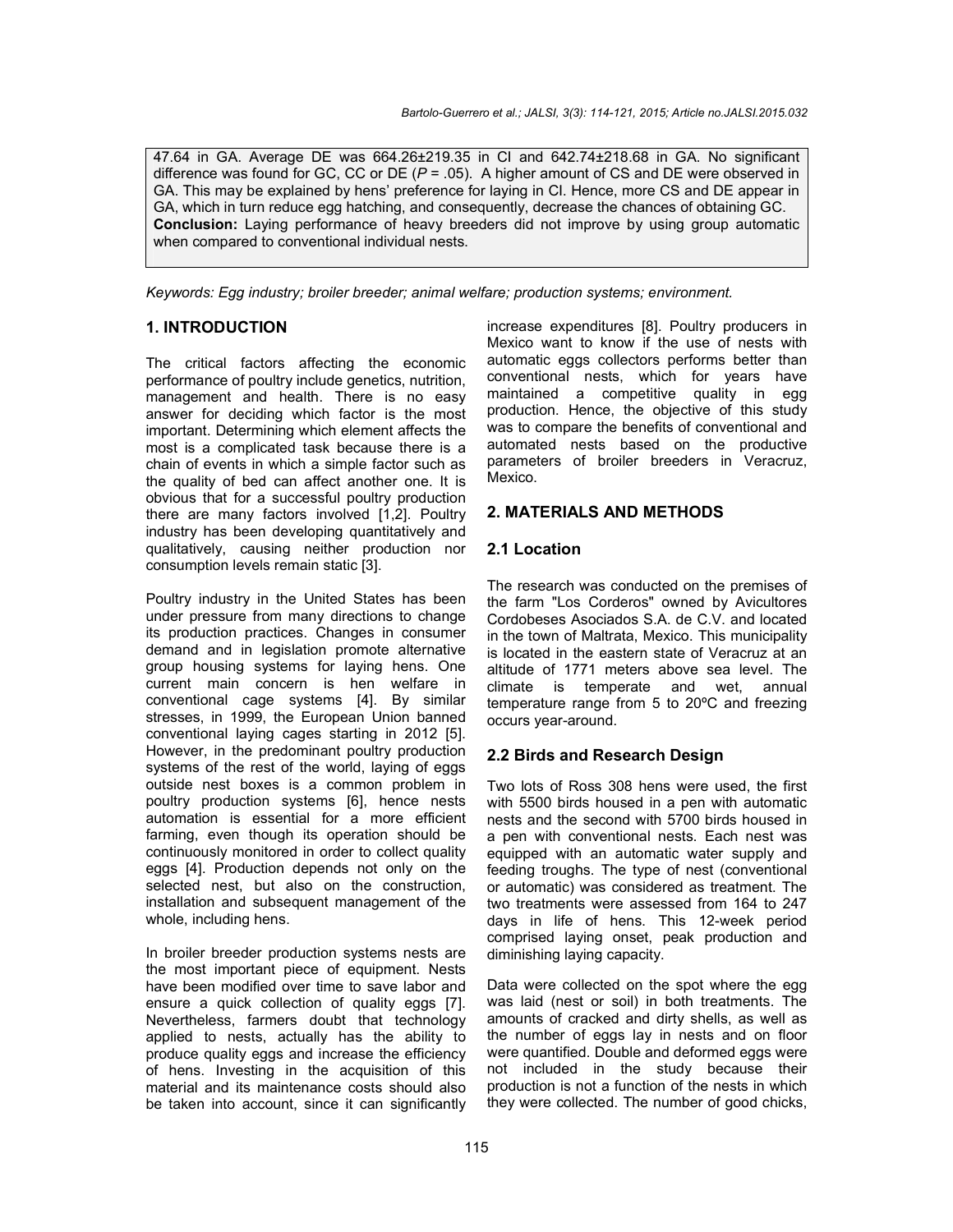culled chicks and dead embryos were obtained from records of the incubator and used to assess the quality of hatching eggs.



**Fig. 1. Conventional nest**



**Fig. 2. Automatic nest**

#### **2.3 Farm Management**

Birds were separated into two areas, the breeding and the production area. A third area was devoted to handling eggs. Hens were lodged in semi-dark pens and managed in an all in - all out policy. Males were reared in open houses in a natural environment. The feeding and lighting programs used for hens are those recommended by the stock supplier [9]. The vaccination program was designed for common diseases, including Gumboro Disease, Newcastle Disease, Infectious Bronchitis, Reovirosis Infection, Avian Encephalomyelitis, Chicken Anaemia, Avian Infectious Laringotracheitis, Avian Pox, Fowl Cholera and Fowl Coryza. The production area had thirteen houses furnished with both automatic and manual nests. Management in both types of nests was similar and involved progressively increasing the amount of food

offered and lighting based on the standards recommended by the breeding supplier. The food was provided by Agropecuaria ACA, a partner of the same company, Avicultores Cordobeses Asociados.

## **2.4 Statistical Analysis**

Three classes of variables were measured: variables concerning laying traits, those related to egg abnormalities and those regarding hatchability. Egg production was recorded every day from the first laid egg up to 247 days-old. The descriptive statistics of the variables under study were performed and the mean values of treatments (nests type) were compared using Student's t test in SPSS version 15.0 for Windows. Statistical significance was declared at 0.05.

## **3. RESULTS AND DISCUSSION**

The preferences of laying hens for different nest sites have scarcely been examined under commercial conditions [10], and most studies neglected the related productive aspects.

#### **3.1 Laying Place**

After 12 weeks, conventional nests had 98.3% of eggs laid in nest boxes and 1.6% laid on the floor; hens housed in stalls with automatic nests had 95.5% and 4.4%, respectively. This finding is similar to that described by Buxadé [11] in Spain after 67 weeks in laying, where in nests with manual collection, eggs laid on floor and in slats represented 0.6% and 1.1%, whereas in nests with automatic collection accounted for 1.94% and 1.73%, respectively. Table 1 summarizes all research findings.

Banga-Mboko et al. [12] compared the response of Lohmann laying hens raised either in battery cages or on the floor in a deep litter in Congo Brazzaville, and found that the hens had a 70.8% laying rate in battery cages, but dropped to 45.5% when kept on floor pens.

A study done with laying hens kept in an aviary system under Swedish conditions found that the proportion of misplaced eggs (floor eggs) seemed to be influenced by rearing, but it was also observed some variation between different pens within batch, ranging from 0.7 and 18.4% in five trials [13].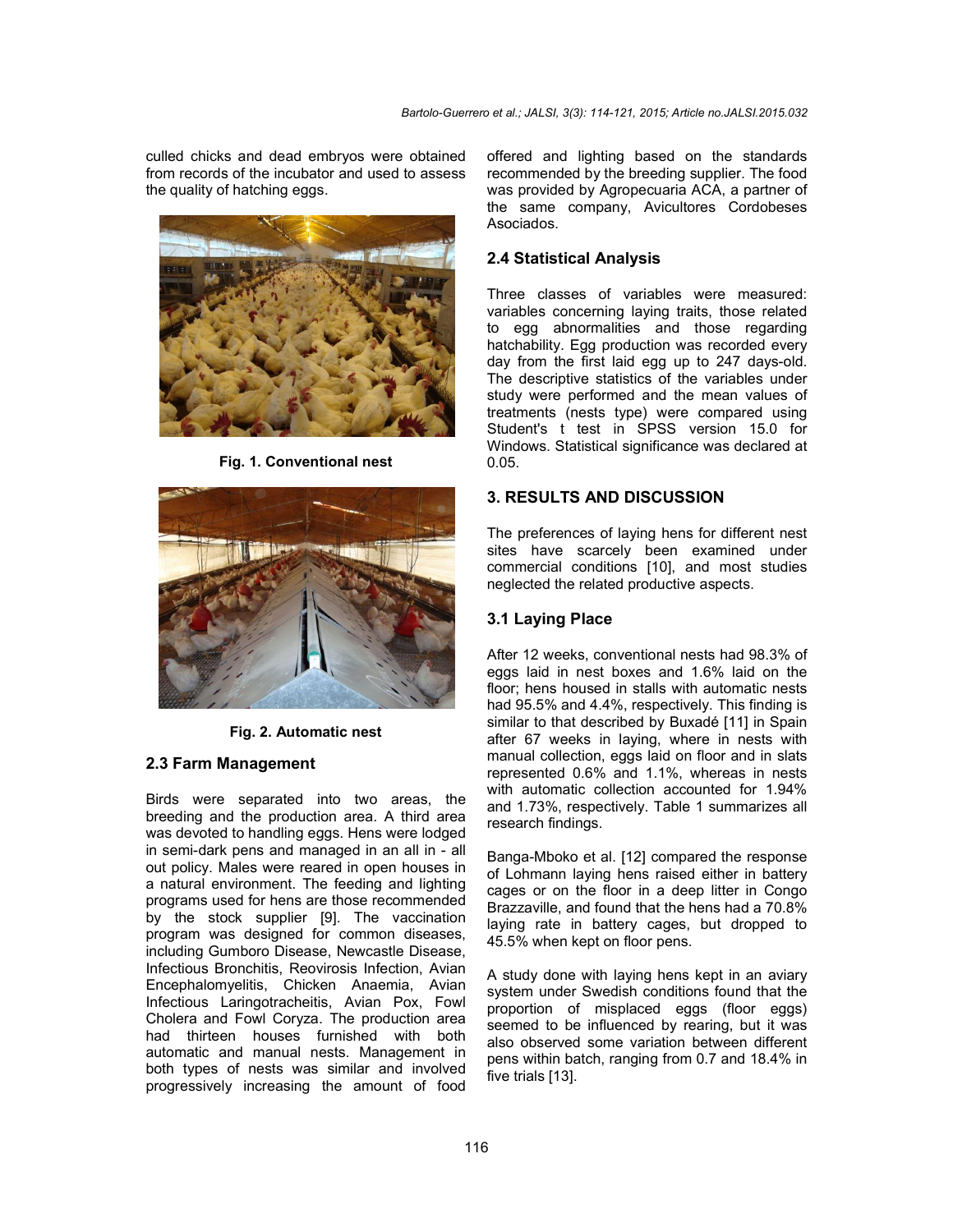| <b>Conventional nests</b> | <b>Automatic nests</b>                                                   |
|---------------------------|--------------------------------------------------------------------------|
|                           |                                                                          |
| 294 380a (98.3)           | 272 130 a (95.5)                                                         |
| 5 041a (1.6)              | 12 727b (4.4)                                                            |
| 299 421a                  | 284 857a                                                                 |
|                           |                                                                          |
| 3504.52a±1222.3           | 3239.64b±1125.6                                                          |
| $60a \pm 45.9$            | 151.5b±88.9                                                              |
| 3277.9a±1273.3            | 3136.2b±1143.1                                                           |
| $65.8a \pm 22.3$          | 71b±22.6                                                                 |
| $11.6a \pm 10$            | $23b \pm 20.4$                                                           |
|                           |                                                                          |
| 5527a (1.84)              | 5961b (2.09)                                                             |
| 972a (0.32)               | 1934b (0.67)                                                             |
|                           |                                                                          |
| 237 599a (82.70)          | 224 966a (82.58)                                                         |
| 2 867a (1.23)             | 2 675a (1.28)                                                            |
| 15 278a (6.95)            | 14 783a (6.80)                                                           |
| 274 824a                  | 261 355a                                                                 |
|                           |                                                                          |
| 10330.39a±4418.52         | 9781.13a±4157.14                                                         |
| 124.65a±50.64             | 116.30a±47.64                                                            |
| 664.26a±219.35            | 642.74a±218.68                                                           |
|                           | * Different letters by recycle displays statistically significant differ |

| Table 1. Comparison between conventional and automatic nests during the first twelve weeks |                                                             |  |  |
|--------------------------------------------------------------------------------------------|-------------------------------------------------------------|--|--|
|                                                                                            | of production of commercial laying hens in Veracruz, Mexico |  |  |

*Different letters by row indicates statistically significant difference (P* = .05)

## **3.2 Average Laying**

Significant statistical difference were found in all the variables  $(P = .01)$ . This may be due to the fact that in the conventional-nesting huts there is no noise from the conveyor belt as in the automatic nest; in addition, conventional nests usually have better lighting, which appeals more to the hen in search of a place to lay their eggs [14]. Floor eggs could be reduced by increasing the frequency of eggs collection during the first weeks of production. This practice prevents hens to get used to seeing eggs on the ground, and also prevents the future presence of high percentages of floor eggs [15]. From eight or ten weeks-old on, the use of perches in breeding houses would also be useful as it would encourage hens to climb and would reduce their reluctance to enter the nest. Cages with nest boxes and perches offer appreciable benefits for welfare, with few production problems [16]. It would be better if perches are made of the same material as nests are [17]. However, Thurner et al*.* [18] working with hybrid layers were unable to observe clear preferences for some nest boxes. Also, in trials with and without an enclosed nest box, Cooper and Appleby [19] concluded that nest-seeking behavior was independent of prior experience of nesting. It is noteworthy that in

conventional wire cages, hens have little opportunity to perform either nest seeking or nest building activities, which may lead to frustration each time an egg is laid [19]. According to Cooper and Appleby [20], hens are willing to pay a high energy cost to gain access to a nest box prior to oviposition, so pre-laying behavior may be frustrated in hens without a well-defined, littered nest site.

As hens grow old, laying in nests increases because hens have full knowledge of their environment. At an early production stage there is an increased number of floor eggs, since laying percentage in the flock is smaller compared to that obtained at the peak of production; also, hens that are used to lay eggs on the floor usually always place them on the same site, so this is a difficult behavior to eliminate. The sooner the problem of floor eggs is corrected fewer problems will be in the flock, considering that as egg production increases the percentage of eggs in the soil should fall quickly. As age advances, egg production rate decreases and egg weight increases [21]. Egg quality and composition also change in accordance with level of production and age of layer. Buxadé [11] mentions that by the 68 week hen breeders lay 1.87% of eggs in slats or on floor with manual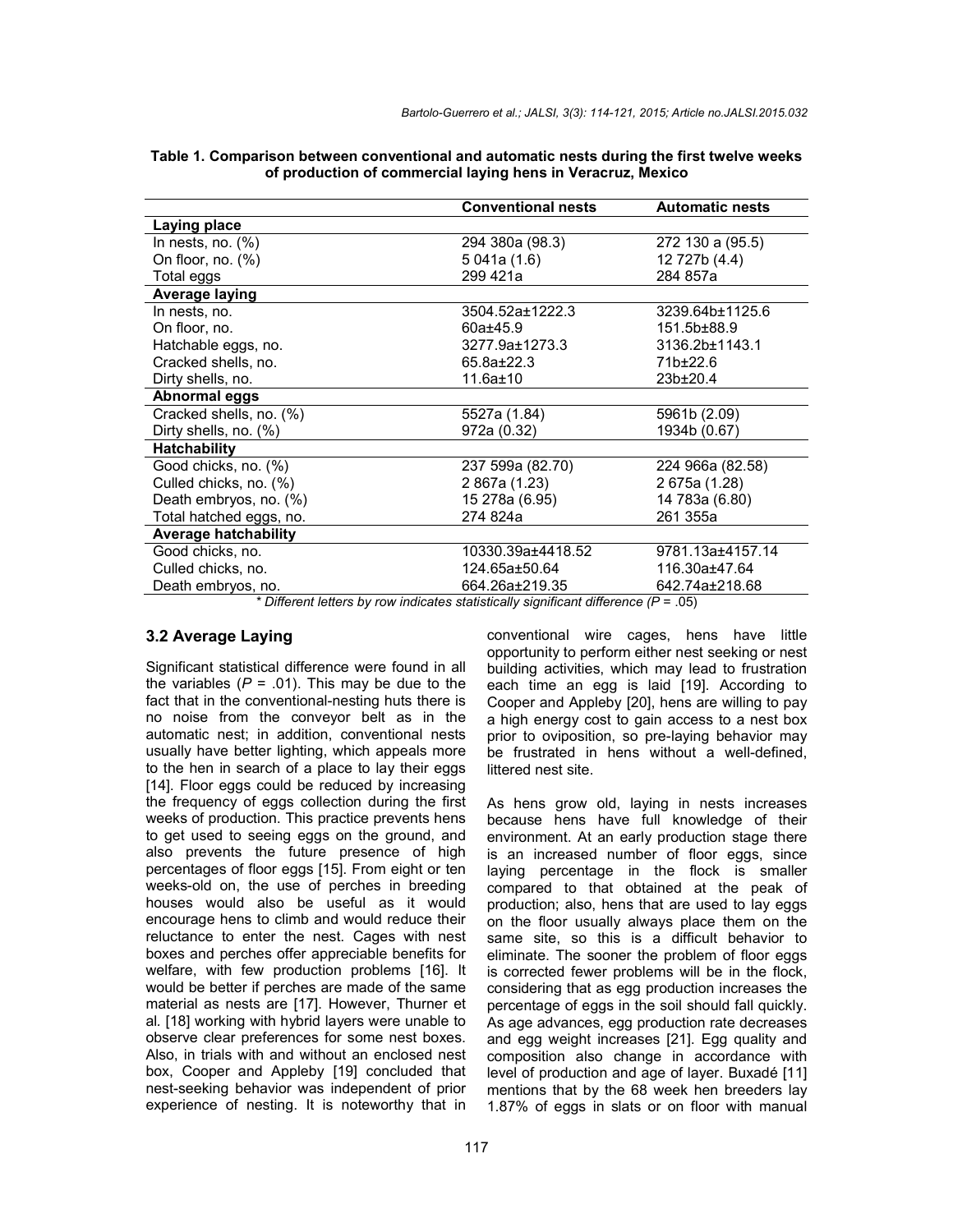collection and 2.38% when the collection is automatic.

#### **3.3 Abnormal Eggs**

In conventional nests, cracked shells represented 1.84% and dirty shells 0.32%. In automatic nests the corresponding values were 2.09% and 0.67% respectively. The amount of cracked and dirty shells was higher in automatic nests because they had a higher percentage of floor eggs. However, results were very similar up to week 10, when automatic collection dropped as a consequence of a failure in the conveyor belt. In the meantime, eggs were manually collected and as a consequence the number of cracked shells increased. Furthermore, nests cannot be operated to expel the hens and a number of eggs rested in the nest and were more prone to crashing. In automatic nests, the causes of broken shell were mainly due to shell shock when eggs were displaced to the conveyor belt, by manipulation at collection times, and when the belt conveyor was broken. In conventional nests, the shell was broken by the passage of the hens in the nest, by pecking and sometimes, for lack of proper conditioning of the nest.

In the Banga-Mboko et al. [12] study, the battery cages system produced 1.08% more broken eggs, but there was no difference in egg and shell quality between the studied groups.

In connection with dirty shell, as laying on the floor increases, so does the number of dirty shells; to prevent this situation, floors and hallways should be checked at least five times a day. First inspection must coincide with birds feeding, and each successive one must precede the conveyor belt operation [22]. While some hens lay eggs early, almost before turning on the lights, checking nests every hour is strongly recommended to collect eggs from the floor and recovering a small amount of eggs that may have potential hatchability after proper treatment.

## **3.4 Effects of Incubation on Collected Eggs**

Only fertile eggs in both treatments were considered to evaluate the quality of one day-old chicks. Embryo mortality in the incubation lot was evaluated by day 12 using an ovoscopy. In 23 hatchings from eggs laid in the first twelve weeks of breeders' production, conventional nests had in average 90.88% fertile eggs against a 90.65% for automatic nests. After 19 days in the

incubator, the egg was transferred to the hatcher and the incubation phase was completed. Reasons for low hatchability could be improper management of the breeder flock, an incorrect incubation procedure, or a failure within any step between the breeder flock and the final hatch [23].

In pens with automatic nesting there are always some hatching eggs laid on the floor. Given the existing risk of contamination, these eggs should be handled carefully to prevent a lower number of quality chicks. In conventional nests, as most eggs are in contact with hens after being laid, they get contaminated with feces and bed particles, so germs can penetrate them resulting in a greater number of dead embryos.

A number of factors affecting hatchability have been studied for diverse authors. This include breeders line, health, nutrition and age of the flock, egg size, weight and quality, egg handling and storage condition, egg storage duration, incubation conditions such as temperature, humidity, turning frequency, ventilation, and egg orientation, egg sanitation, and season of the year [24-36].

Despite a greater number of eggs laid on floor are collected in pens with automatic nests and subsequently cleansed, the number of quality chicks obtained is similar to that obtained from conventional nests where eggs remain in direct contact with hens between collections and became polluted. In the case of automatic nests such contact is avoided, since the conveyor belt helps to keep hatching eggs in better shape. Floor eggs pose a potential hygiene problem and therefore should not be allowed. A greater number of culled chicks were collected from pens with automatic nests because there was a higher percentage of hatching eggs placed on the floor, which in turn affected negatively the potential quality of the chick. Subsequent observations indicated a poor selection of chicken and egg hatching mismanagement. As a reduction in the number of floor eggs in both treatments occurred, the amount of dead embryo also decreased. Over time, Figures of floor eggs for automatic nests were always above those for conventional nests.

Care and transfer of embryos from farm to the hatchery should be done with utmost care and attention. A sudden movement, poor disinfection, and a long stay on the farm weaken the quality of the embryo that is trapped in the egg [37]. In order to achieve eggs reaching a physiological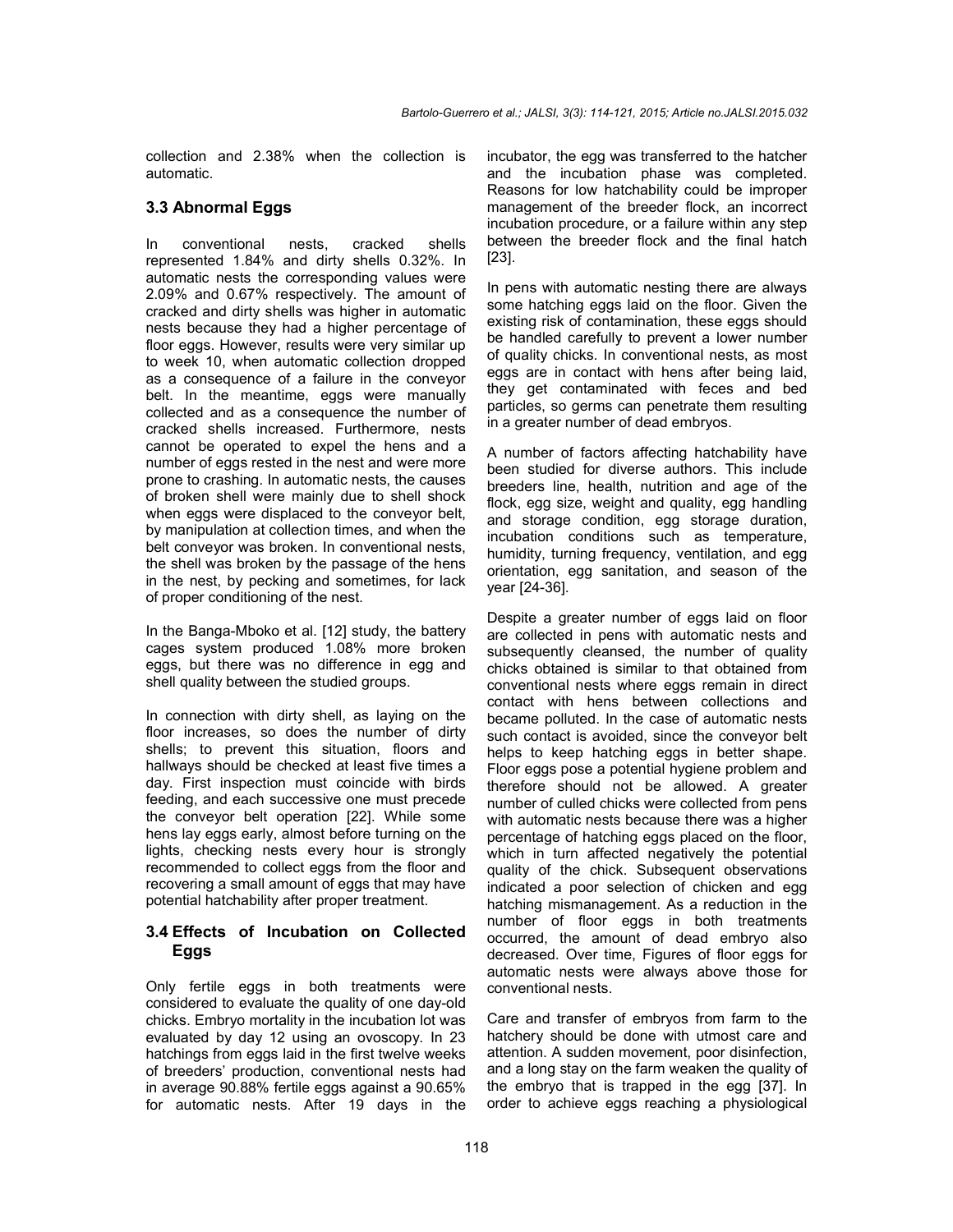zero at a similar stage of development, some procedures should be established to ensure a uniform cooling at 20-21ºC within four hours after collection in nests s done. Results in automatic nests can be improved if eggs do not stay a long time on the conveyor belts, since these do not carry appropriate environmental conditions, resulting in a reduction in chances of obtaining a healthy chicken; also, ventilation becomes inadequate as temperature exceeds 27ºC. Regarding conventional nests, the main problem is for the eggs that are left overheating in the nest, when the nest is occupied by another hen [38].

To produce with quality requires a complex process involving hen management in aspects such as nutrition, level of antibodies against prevalent diseases, eggs management and conservation, incubation, hatching process, transport and reception at the broiler farm. Chick quality is a topic that is often spoken about, but there is no precise definition or a method implemented in the industry that allows comparing, quantifying and repeating practices in different places and companies [39,40].

#### **4. CONCLUSION**

Empirical observation resulting from this study shows that hens prefer individual nests rather than automatic nests, also hens housed in individual stalls with conventional nests laid fewer eggs on ground that hens grouped and housed in stalls with automatic nesting facilities. In stalls provided with automatic nests, egg quality decreases significantly since more cracked and dirty shells are obtained reducing the production of eggs with proper hatching characteristics. In the incubator, egg hatchings obtained either from conventional or automatic nests were similar in terms of first-class chicken, wasted-class chicken, and embryo death. Under the conditions of this study and the parameters evaluated, automatic nests did not perform better than conventional nests. Results for the former may improve if the amount of cracked and dirty shell could be reduced.

#### **ETHICAL APPROVAL**

All authors hereby declare that Mexican Official Standard NOM- 062 -ZOO- 1999, related to technical specifications for the production, care and use of animals in experiments was closely abided by. All experiments have been examined and approved by the Committee on Bioethics

and Animal Welfare, School of Veterinary Medicine and Animal Sciences, University of Veracruz.

#### **COMPETING INTERESTS**

Authors have declared that no competing interests exist.

#### **REFERENCES**

- 1. Hammerstedt RH. Symposium summary and challenges for the future. Poult Sci. 1999;78(3):459-466. DOI: 10.1093/ps/78.3.45
- 2. King'ori AM. Review of the factors that influence egg fertility and hatchabilty in poultry. Intern J Poult Sci. 2011;10(6):483- 492.
- 3. Sumner DA, Gow H, Hayes D, Matthews W, Norwood B, Rosen-Molina JT, Thurman W. Economic and market issues on the sustainability of egg production in the United States: Analysis of alternative production systems. Poult Sci. 2011;90(1): 241–250.

DOI: 10.3382/ps.2010-00822.

- 4. Mench JA, Sumner DA, Rosen-Molina JT. Sustainability of egg production in the United States—The policy and market context. Poult Sci. 2011;90(1):229-240. DOI: 10.3382/ps.2010-00844.
- 5. Appleby MC. The European Union ban on conventional cages for laying hens: History and prospects. J Appl Anim Welf Sci. 2003;6(2):103–121. DOI: 10.1207/S15327604JAWS0602\_03
- 6. Gunnarsson S. Keeling LJ, Svedberg J. Effect of rearing factors on the prevalence of floor eggs, cloacal cannibalism and feather pecking in commercial flocks of loose housed laying hens. Brit Poult Sci. 1999;40(1):12-18.

DOI: 10.1080/00071669987773.

- 7. Appleby MC. Modification of laying hen cages to improve behavior. Poult Sci. 1998;77(12):1828–1832. DOI: 10.1093/ps/77.12.1828.
- 8. Lokhorst C, Vos HW. An automatic egg weighing and counting system for detailed analysis and control of egg production. J Agric Eng Res. 1994;57(2):137–144. DOI: 10.1006/jaer.1994.1013.
- 9. Aviagen. Parent Stock Management Manual ROSS308. Aviagen Incorporated. Huntsville, Alabama. 2013;174.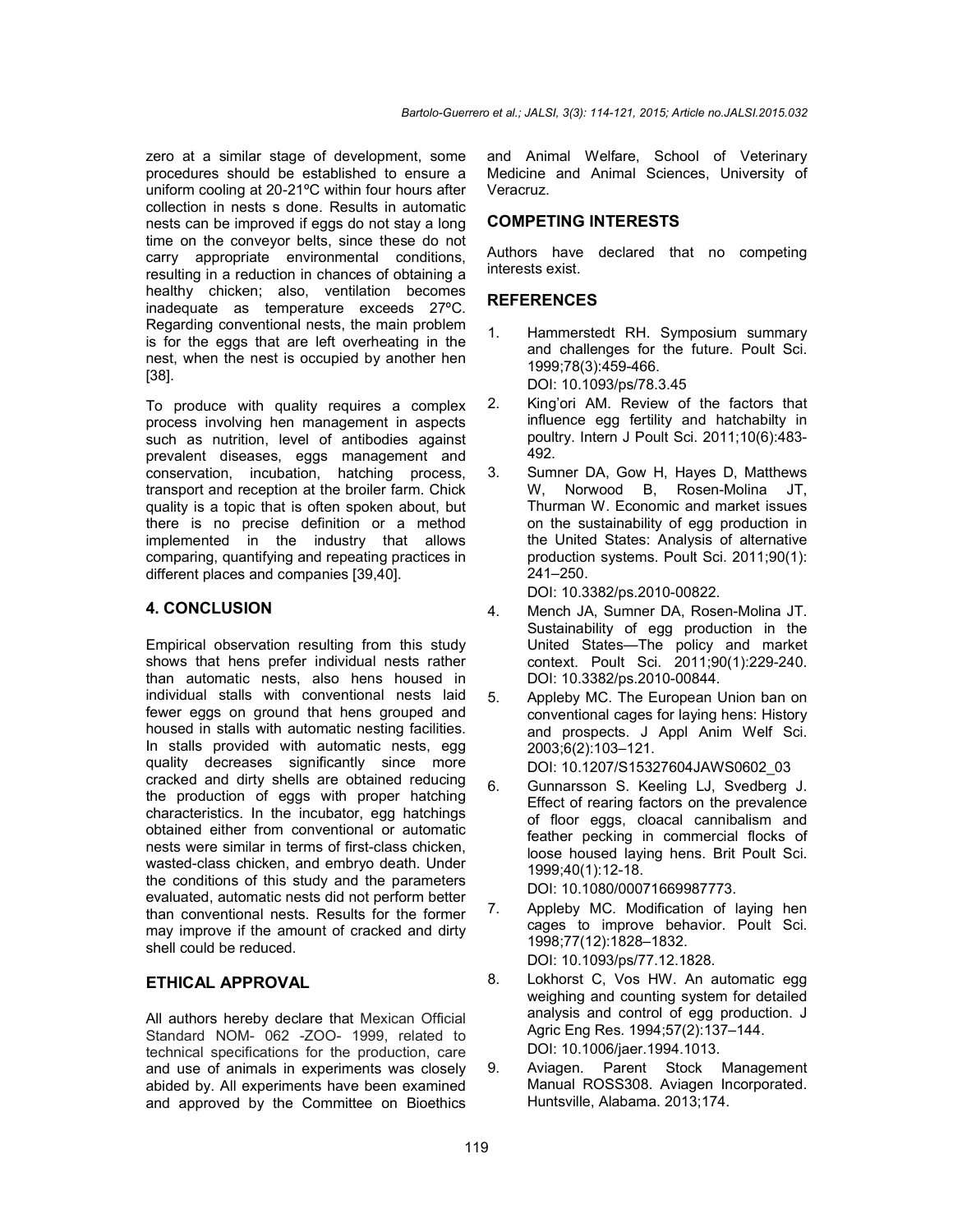Available:http://es.aviagen.com/assets/Tec h\_Center/Ross\_PS/Ross\_PS\_Handbook  $2013$  i-r1.pdf

- 10. Lentfer TL, Gebhardt-Henrich SG, Fröhlich EKF, von Borell E. Influence of nest site on the behaviour of laying hens. Appli Anim Beh Sci. 2011;135(1-2):70–77. DOI: 10.1016/j.applanim.2011.08.016.
- 11. Buxadé CC. La gallina ponedora y sistemas de explotación y técnicas de producción. 2nd ed. Mundiprensa: Madrid; 2000. Spanish.
- 12. Banga-Mboko H, Mabas JS, Adzona PP. Effect of housing system (Battery cages versus floor pen) on performance of laying hens under tropical conditions in Congo Brazzaville. Res J Poult Sci. 2010;3(1):1-4. DOI: 10.3923/rjpscience.2010.1.4.
- 13. Abrahamsson P, Tauson R. Performance and egg quality of laying hens in an aviary system. J Appl Poult Res. 1998;7(3):225- 232.

DOI: 10.1093/japr/7.3.225.

Available:http://japr.oxfordjournals.org/cont ent/7/3/225.short

14. Appleby MC, McRae HE, Peitz BE. The effect of light on the choice of nests by domestic hens. Appl Anim Ethol. 1984;11: 249–254. Available:http://dx.doi.org/10.1016/0304-

3762(84)90031-2

- 15. Vencomatic. Handbook for heavy breeders. The Center-Belt Nest. Vencomatic Inc: Calgary, Alberta, Canada; 2001.
- 16. Appleby MC, Smith SF, Hughes BO. Nesting, dust bathing and perching by laying hens in cages: Effects of design on behaviour and welfare. Br Poult Sci. 1993; 34(5):835-847.

DOI: 10.1080/00071669308417644.

17. Sbanotto P. Minimizing floor and slat egg problems. Technical Focus Cobb. 2006; 1(1):1-4.

> Available:http://www.cobbvantress.com/publications/documents/focu s\_tech\_1-06.pdf

18. Thurner S, Wendl SG, Preisinger R. Funnel nest box: A system for automatic recording of individual performance and behaviour of laying hens in floor management. Paper 52, Proceedings of the XII European Poultry Conference. 10- 14 September 2006. Verona, Italy: World Poultry Science Association; 2006.

19. Cooper JJ, Appleby MC. Nesting behaviour of hens: Effects of experience on motivation. Appl Anim Behav Sci, 1995; 42:283-295.

DOI: 10.1016/0168-1591(94)00543-N.

- 20. Cooper JJ, Appleby MC. Demand for nest boxes in laying hens. Beha. Proc. 1996; 36:171-182.
- 21. Summers JD, Leeson S. Factors influencing early egg size. Poult. Sci. 1983; 62:1155-1159.

DOI: 10.3382/ps.0621155.

- 22. Brake J. Equipment Design for Breeding Flocks. Poult Sci. 1998;77(12):1833–1841. DOI:10.1093/ps/77.12.1833.
- 23. Yassin H, Velthuis AGJ, Boerjan M, van Riel J, Huirne RBM. Field study on broiler eggs hatchability. Poult Sci. 2008;87(11): 2408–2417.

DOI: 10.3382/ps.2007-00515.

24. Kirk S, Emmans GC, Mcdonald R, Arnot D. Factors affecting the hatchability of eggs from broiler breeders. Br Poult Sci. 1980; 21:37–53.

DOI: 10.1080/00071668008416633.

25. Wilson HR. Interrelationships of egg size, chick size, post hatching growth and hatchability. Wrld. Poult. Sci. J. 1991;47:5-20.

Available:http://dx.doi.org/10.1079/WPS19 910002

26. Wilson HR. Effects of maternal nutrition on hatchability. Poult. Sci. 1997;76(1):134– 143.

DOI: 10.1093/ps/76.1.134.

- 27. Vieira SL, Mora Jr. T. Eggs and chicks from broiler breeders of extremely different age. J. Appl. Poult. Res. 1998;7:372–376. DOI: 10.1093/japr/7.4.372.
- 28. Lapao C, Gama LT, Soares MC. Effects of broiler breeder age and length of egg storage on albumen characteristics and hatchability. Poult Sci. 1999;78(5):640-645.

DOI: 10.1093/ps/78.5.640.

29. Christensen VL, Wineland MJ, Fasenko GM, Donaldson WE. Egg storage effects on plasma glucose and supply and demand tissue glycogen concentrations of broiler embryos. Poult Sci. 2001;80:1729– 1735.

DOI: 10.1093/ps/80.12.1729.

30. Elibol O, Peak SD, Brake J. Effect of flock age, length of egg storage, and frequency of turning during storage on hatchability of